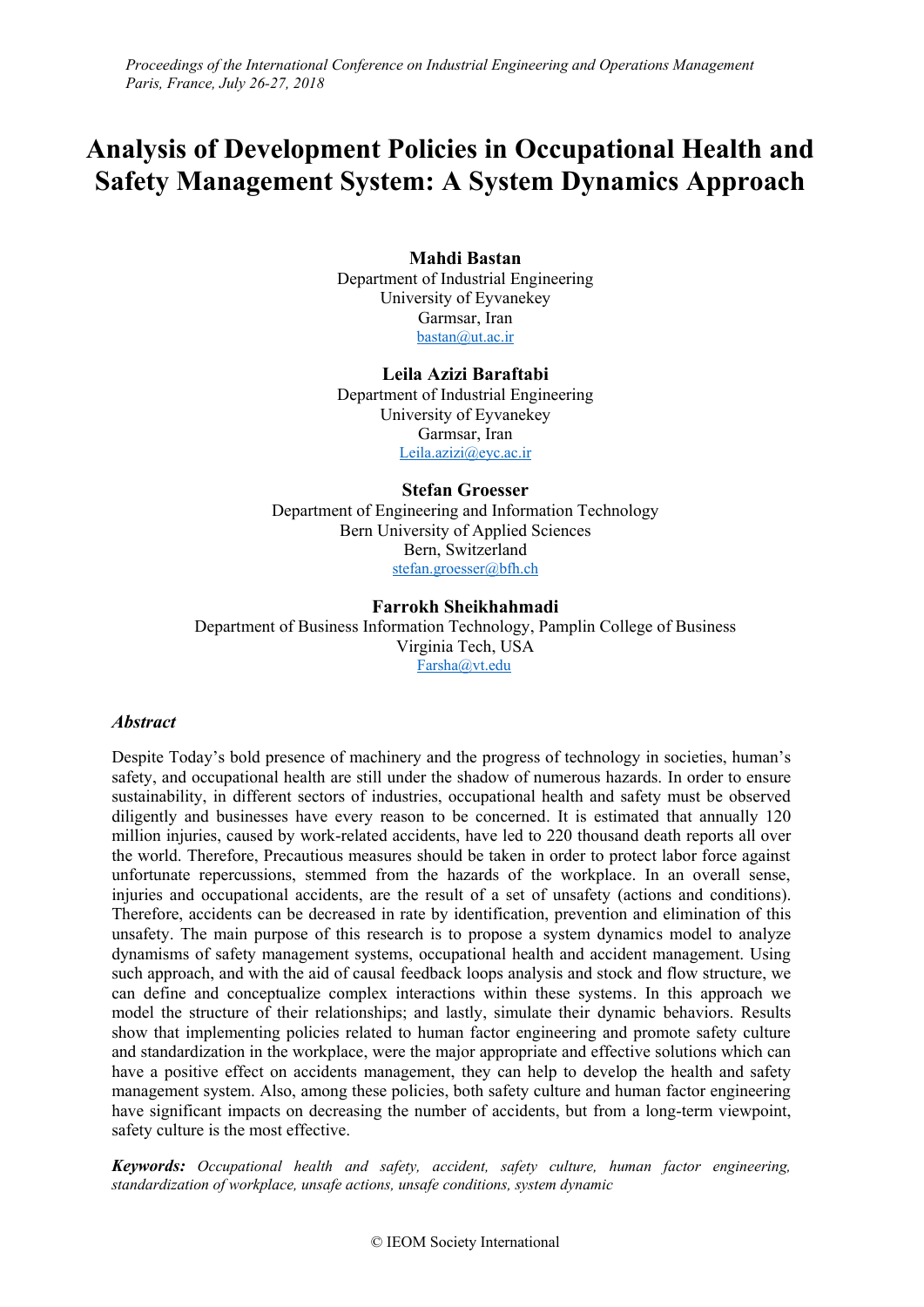## **I. INTRODUCTION**

In today's industrial units and due to exposure to harsh operation conditions, there's a high chance of an accident for businesses and their employees. In order to enumerate some of them we can mention: the explosion of NYPRO's nylon raw material factory in Felix Barro, Scotland, in 1974; the disastrous leak of MIC<sup>1</sup> in Union Carbide's pesticide factory in Bhopal, India, in 1985: the disaster of Chernobyl's nuclear power plant, Ukraine, in 1986; the catastrophe of piper Alpha oil platform in 1988 which had a high number of casualty; the explosion in Toulouse petrochemical plant in France in 2001; the explosion of the oil platform in Mexico Bay, in 2010; the collapse of a mine in San Jose, Chile, in 2010, which entrapped a number of workers for 69 days; and the fire outbreak and explosion of a pesticide factory in Texas, in mid-2013, which took killed and injured more than 160 people and destructed adjacent buildings, inflicting high financial repercussions. Such massive accidents can cause death, financial costs, and they have environmental consequences in inter-continental and global scales [1]. Reviewing such accidents, we can understand that, although chances of their occurrences and their consequences are not the same everywhere and they are not limited to specific countries, industries, and timelines, and do not occur in a uniform manner. This is confirmed by the fact that the aforementioned accidents have taken place in a number of countries and industries, and in different timelines. The variety of them is also high. The labor force of any country, especially developing ones, is deemed as an important part of the national capital, and is the foundation for economic and social development. There is no doubt that without healthy Labor force, economies and industries not only cannot flourish and will not thrive, but also they will lose their independence. Thus, it is important to protect the health of the Labor force and improve their workplace accordingly.

In 2014, International Organization of Work estimated that job hazards and Job-related accidents respectively has caused 350,000 accidents and roughly 2 million death cases, which adds up to 2.3 million death every year. In addition, in 2010, it was estimated that more than 313 non-fatal accidents have happened (as a result of four days of absenteeism). Unless labor forces and their families are hurt and international economic costs for businesses and societies ensue, these figures and estimations do not look big [2].

According to statistics of international Labor and global health organizations, job hazards are increasing and it does not have a logical trend. Safety risk management and occupational health help organizations identify, minimize or eliminate risks pertaining to health and safety. Since accidents can be very costly, it is necessary to care about safety and health of Labor forces, and in order to prevent accidents and job hazards, we need to develop health and safety systems, and conduct provisional measures. In this paper, we try to analyze different methodologies and policies to develop these safety systems.

## **II. BACKGROUND**

So far most of the literature has focused on the importance of conducting safety measures within time boundaries. In a research by Leva, Vallerotonda [3] they try to help founders and health and safety professionals (job health and safety which has another common term: World Health and Safety) and delineate that safety measures are effective. Their survey is conducted among Italian workers, Job safety professionals, and academic modelers and it is to answer some of the conceptual models, stemmed from common beliefs. People still encounter job hazards. Job-related diseases and disorders are inevitable consequences of production [3]. Therefore, few companies are familiar with the Competitive edge and advantages of workers' safety. it is obvious that programs and policies regarding health and safety in the workplace can significantly reduce accidents' iterations, severity, and costs [4].

Nasirzadeh, Afshar [5] state that inherent risks and uncertainties, which are a natural part of developing and undergoing projects, have an important role in undermining the performance of projects. Thus, it is vital to have an effective analytical approach to risk, with which effects of different hazards on project goals can be evaluated. In a strong analytical risk approach, it is possible to consider dynamic hazards in project life cycle and pay attention to feedback loops which can affect repercussions of risk. Azizi, Bastan [6] argue that having a systematic plan in place and allocating a

-

<sup>&</sup>lt;sup>1</sup> Methyl isocyanate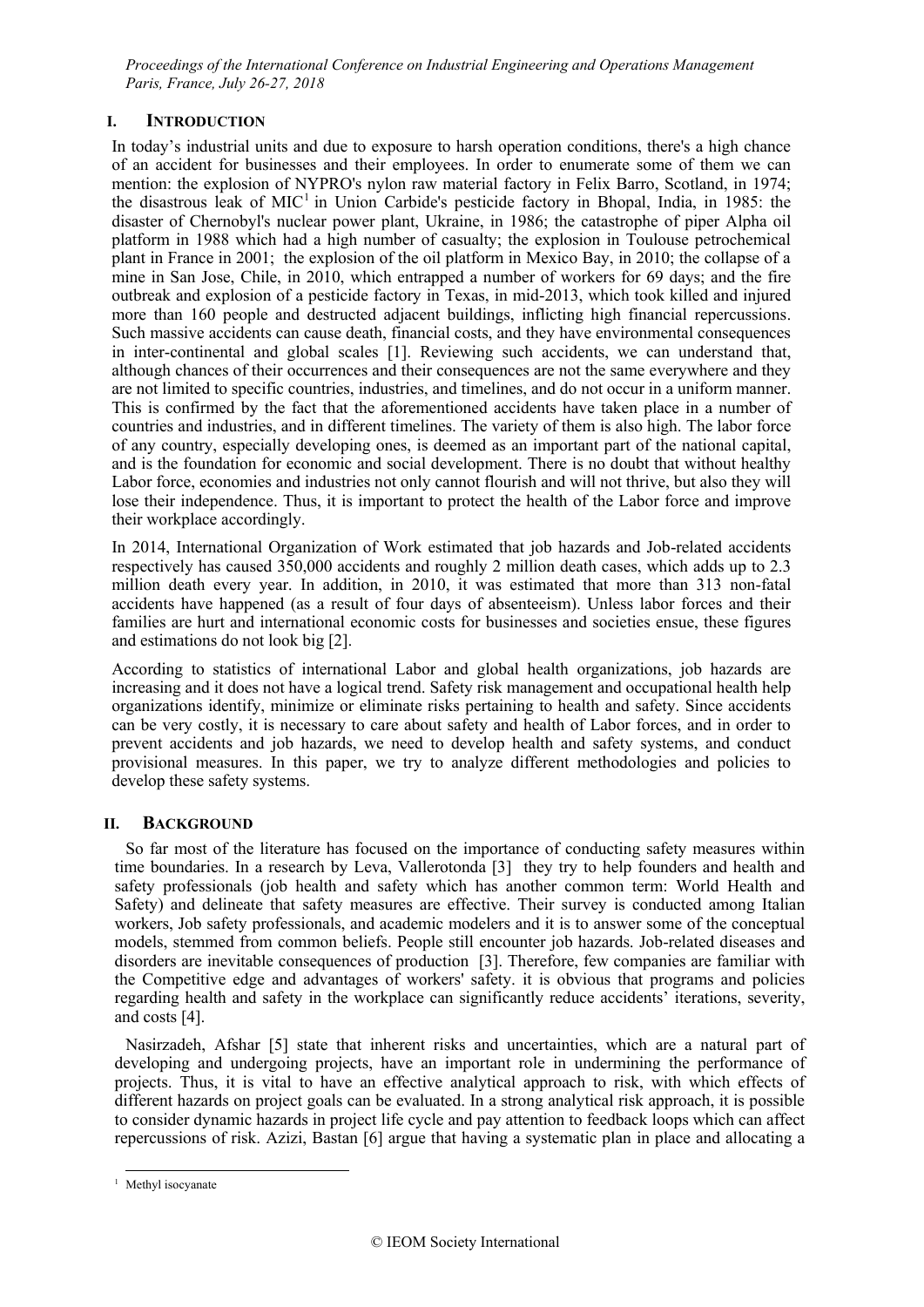specific amount of budget to it, we can reduce the time and cost lost as a result of neglecting safety instructions. Also, by training and using trained human forces who are familiar with safety instructions, we can prevent accidents significantly.

Han, Lee [7] states that one of the key factors of successful safety management is safety culture in companies. They claim that one of the keys to successful safety management is to develop a strong safety culture. Since employees' behavior is under the effect of the behavior of other employees, supervisors, and senior managers, it is highly beneficial to understand the dynamics between these behaviors to develop and reinforce safety culture in projects. Using models, managers can control and monitor safety culture (which is the result of interaction among workers, managers, and organizations) and improve safety within the organizations' visions. Cooper Ph. D [8] state that a safety culture is composed of three parts: individuals (environmental safety), behavior (safety behavior), and situation (safety management System), and their interactions. Cooper believes that psychology, behavior, and situation are the dimensions of safety culture.

There are several approaches which give us the opportunity to use human factor engineering (conduct human factor engineering measures). In operation approach, human factor engineering is implemented only after occurrences of a problem. in passive approach concepts of human factor engineering are used in the final stage of system development, and in Active approach issues of human factor engineering are dealt with before they change into problems [9]

### **III. METHOD**

Research methodology followed by this paper is based on the general stages of system dynamics methodology. This method is an appropriate tool for analyzing and understanding the causes of dynamic behavior in complex systems in which the productive structure of problematic behavior is modeled using system thinking [10]. The model development process in system dynamics involves the following steps: 1) detailed problem statement and ambiguity expression; 2) reference Modes Analysis; 3) dynamic hypothesis; 4) system structure mapping; 5) mapping of the stock and flow structure; 6) mathematical formulation of the model;  $\overline{7}$ ) model validation; 8) leverage points identification 9) scenario design; 10) simulation of scenarios implementation [11]. Applying system dynamics approach to solving healthcare problems are increasing. There is very cases of applying system dynamics approach in healthcare problems [6, 12-17]. Also, this approach applied with a combination of another approach such as neural network [18], and others [19-21]. In addition, it is an appropriate approach for modeling complex systems [22-29]. To develop a mathematical model for the research problem, a methodology similar to figure 1 is designed.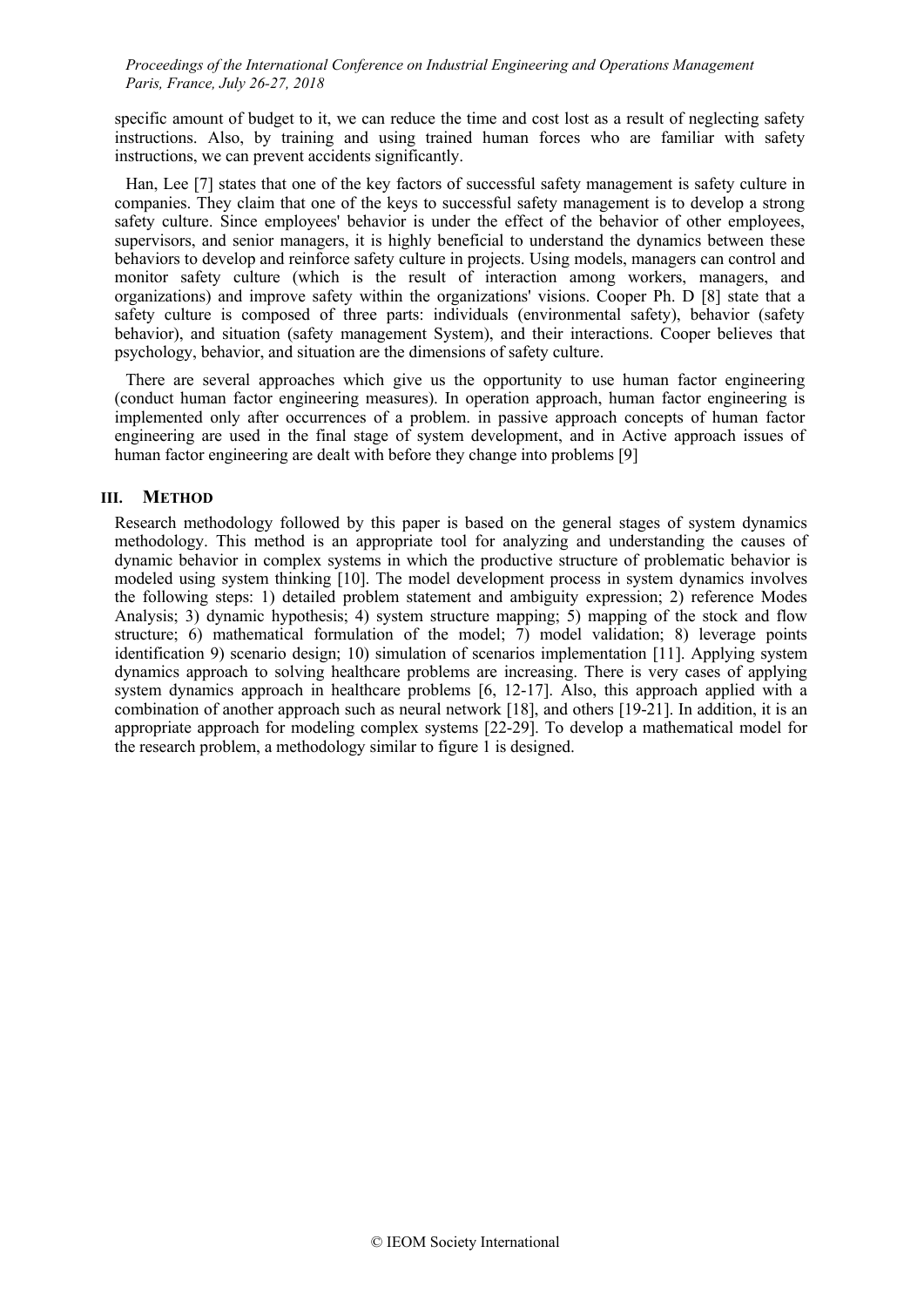

*Figure 1. Process of the proposed approach*

## *A. Problem Statement*

Safety and occupational health management system protect Labor force's and organization's safety by reducing accidents. The need for avoiding danger and seeking safety has always been a cardinal part of human nature throughout history. But total safety can never be achieved because we can never get rid of all sources of dangers. There is no clear distinction between "dangerous" and "safe". many efforts have been made to improve conditions, reduce dangers, accidents, and hazards for men. Today, despite vast improvements in living conditions and huge technological advancements (new methods, materials, products, and equipment), catastrophes still happen in both industrial and non-industrial environments, and with the advent of the new changes and technological advancements, new dangers have emerged in industrial environments. In the past and based on traditional approaches, we would try to find answers to these questions: What has happened? Who is responsible? And when did it happen? However, in modern approaches, the past 50 years history of the event is reviewed with the emphasis on finding "why"s and "how"s, and safety shortcomings and hidden fundamentals reasons are revealed. Thus, instead of a particular action, somehow the safety culture of the organization is to be blamed.

### *B. Dynamic Hypothesis and Causal Structure*

More than 15000 new laws are ratified annually, of which more than 10% is related to safety and health. Although injuries and number of death cases have decreased, most of the people are not completely satisfied by the safety measures provided by governments and industries. Fundamentals of safety in the workplace are lacking and there are no effective routine and periodical controls regarding occupational health and safety. Unsafe behavior is evident and copious. These are several reasons why, despite understanding the obvious role of occupational health and safety, accidents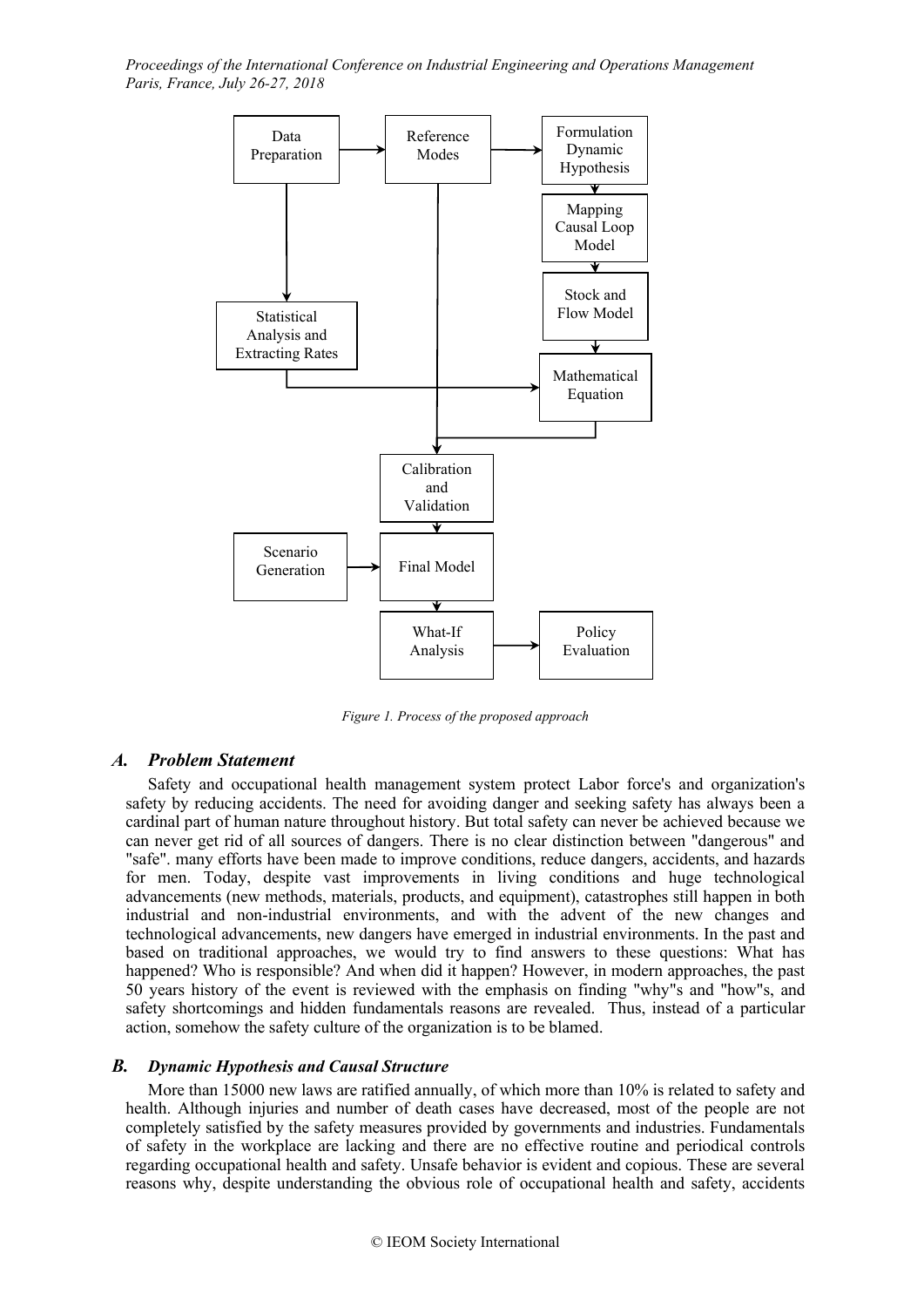still happen in the workplace in such frequency and severity. In figure 2 the causal diagram of the model is depicted. this model helps us have a deeper understanding of the system and is the prerequisite for flow stock and model.



*Figure 2. Causal Loop Diagram*

In Table 1 you can find a brief explanation about the positive and negative loops in the causal loop diagram.

| <b>Table1 - Feedback Loops</b> |                                                                                                                                                                                                                                                                                               |  |  |  |
|--------------------------------|-----------------------------------------------------------------------------------------------------------------------------------------------------------------------------------------------------------------------------------------------------------------------------------------------|--|--|--|
| Loop                           | <b>Description</b>                                                                                                                                                                                                                                                                            |  |  |  |
| B1                             | shows the effects of unsafe condition on near misses<br>Unsafe conditions influence anomaly factors which lead to near misses and, through reporting,<br>danger identification and safety tours affect the unsafe condition.                                                                  |  |  |  |
| R1                             | shows the effects of unsafe condition on near misses<br>Unsafe conditions affect anomaly factor which leads to near miss and these near misses affect<br>unsafe conditions and this creates a positive loop.                                                                                  |  |  |  |
| B2                             | Shows the effect of unsafe conditions on accidents<br>Unsafe conditions affect anomaly factors which lead to accidents and it affects unsafe<br>condition through reporting, identifying dangers and safety tours.                                                                            |  |  |  |
| R <sub>2</sub>                 | shows the effects of unsafe condition on accidents<br>unsafe conditions affect anomaly factor and this factor leads to an accident. Eventually, it<br>affects the unsafe condition and a positive loop is generated.                                                                          |  |  |  |
| B <sub>3</sub>                 | Shows the effect of the unsafe action on near misses<br>Unsafe actions affect anomaly factor and this factor will lead to near miss. Through reporting,<br>danger identification and quadruple actions, this factor affects unsafe actions.                                                   |  |  |  |
| R <sub>3</sub>                 | Shows the effect of the unsafe action on near misses<br>Unsafe actions affect anomaly factor and this factor leads to near miss. Eventually, these near<br>misses affect unsafe actions and a positive loop is generated.                                                                     |  |  |  |
| <b>B4</b>                      | shows the effect of unsafe actions on accidents<br>unsafe actions affect anomaly factor and this factor leads to accidents. Through reporting,<br>danger identification and quadruple actions, this factor affects unsafe actions.                                                            |  |  |  |
| R <sub>4</sub>                 | Shows the effect of unsafe actions on accidents<br>Unsafe actions affect anomaly factor and this factor leads to accidents. Eventually, these<br>accidents affect unsafe actions and a positive loop is generated.                                                                            |  |  |  |
| R <sub>5</sub>                 | Shows the effect of the skill of human factor on unsafe actions<br>The more the skill, the fewer the unsafe actions. As the unsafe actions increase mortality and<br>disabilities and dismissals rises. Human factor affects skill.                                                           |  |  |  |
| R <sub>6</sub>                 | Shows the effect of the skill of the human factor and the quadruple action on the unsafe action<br>Skill affects quadruple action, and quadruple action decreases unsafe actions. As unsafe<br>actions increase, mortality, disabilities and dismissals increase. Human factor affects skill. |  |  |  |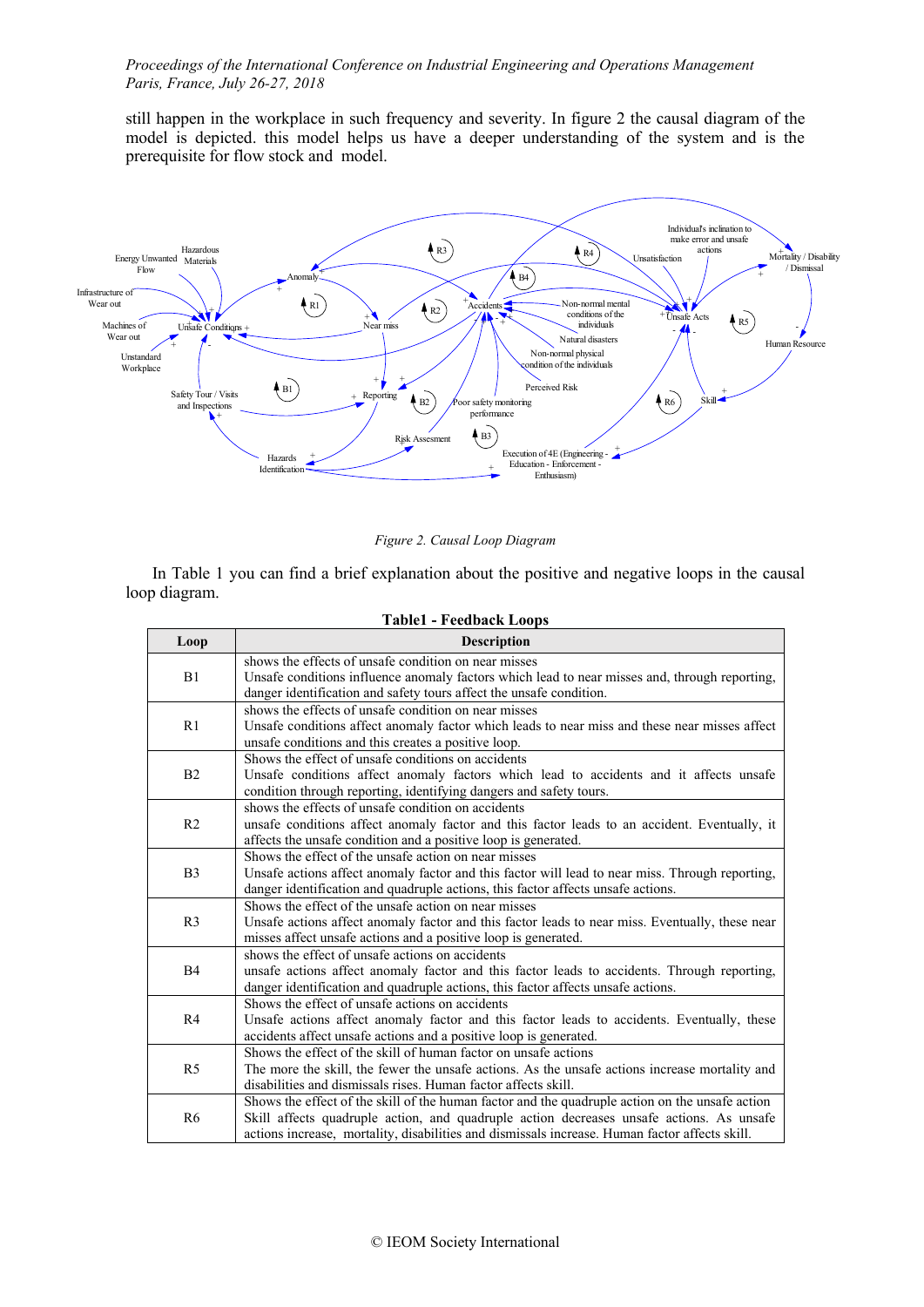## *C. Stock and Flow Model*

In order to create a quantitative model and simulate results, the following stock and flow model is put forth.



*Figure 3. Stock and Flow Model*

### *D. Model Validation*

After developing the model and before creating scenarios and analyzing results, we need to ensure that the model is valid. Therefore we test the model and observe its behavior and specify its shortcomings and this way a deeper understanding is achieved. there are several tests and methodologies to validate a model including historical behavior reproduction test, extreme condition test, boundary adequacy for structure test, model equations logic test and dimensions consistency test has been performed, validation of the model is ensured.

### *E. Leverage Points Identification*

Considering the structure of the problem and the modeling conducted in the field of occupational health and safety, leveraging points are identified: 1) Unsafe actions and 2) Unsafe conditions. Leverage points are those factors which affect occurrences of accidents and near misses.

#### *F. Scenario Generation*

*1) Scenario 1: Continuing with of Current Situation :* 

in this scenario, no change is made to the values, parameters or the structure of the model. the purpose here is to describe the current situation and its outcomes, and behaviors of the key variables of accidents.

*2) Scenario 2: developing human factor engineering*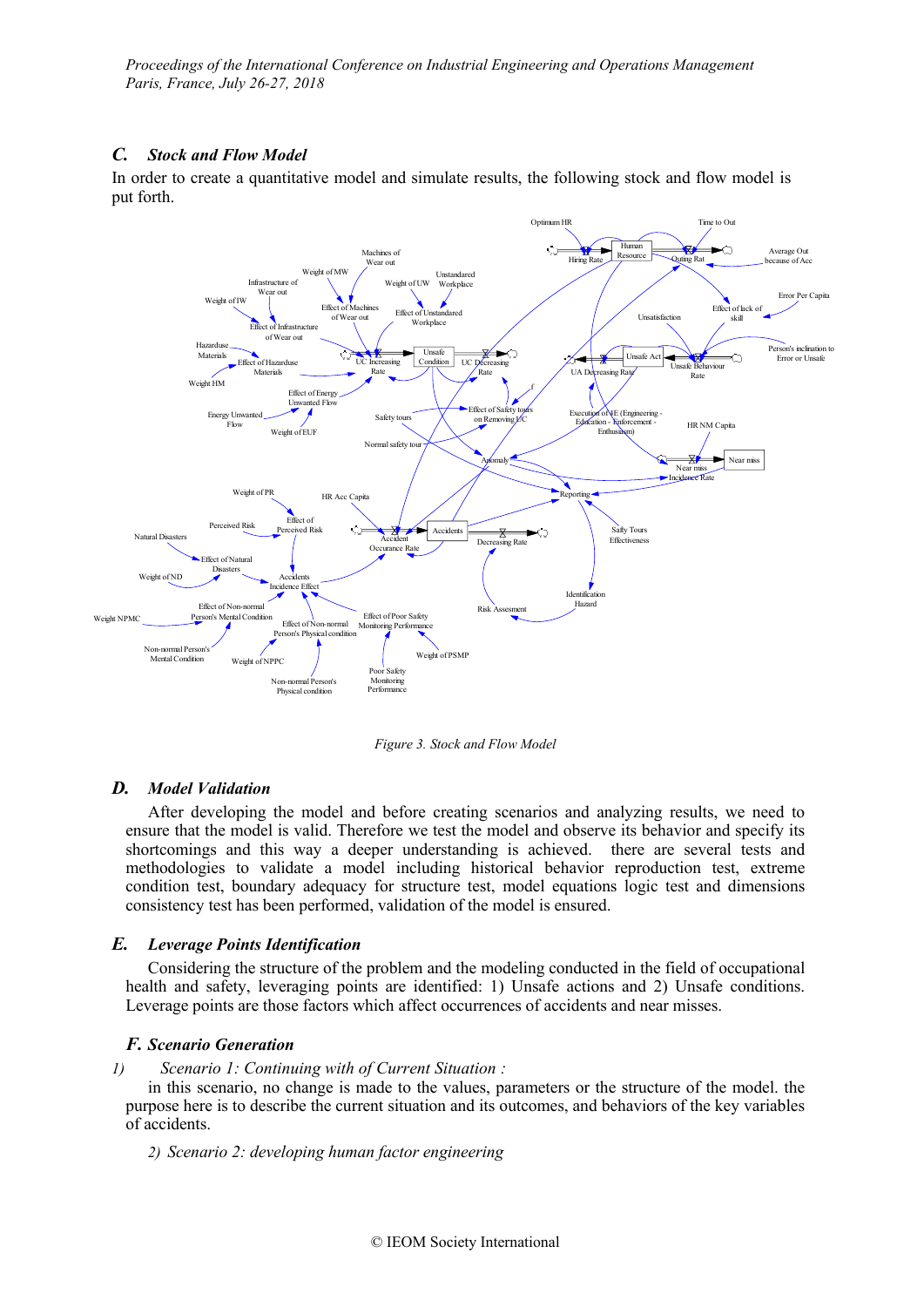by developing human factor engineering within occupational health and safety system, we can reduce the unsafe actions which stem from human error. As a result, it affects occurrence of accidents. According to this scenario, the stock and flow structure of this improving policy will be as figure 4.



*Figure 4. Stock and Flow structure for improving policy as scenario 2: developing human factor engineering*

## *3) Scenario 3: developing safety culture*

developing safety culture involves a reporting mechanism on near misses, errors, and a mechanism of encouragement (and not punishment) systems for the reporting system. Employees must be able to rest assured that these reports will not endanger their and their colleagues' job security. On the contrary, there should be a motivating system to encourage these reports. Having such reporting system in place, unsafe actions and conditions which are the main sources of accidents, decrease and the performance of the system of health and safety management will be positive. Developing safety culture has a positive effect on the sense of responsibility, understanding the hazards and environmental risks, and the cooperation among teams. Eventually, these factors have a significant effect on decreasing accidents.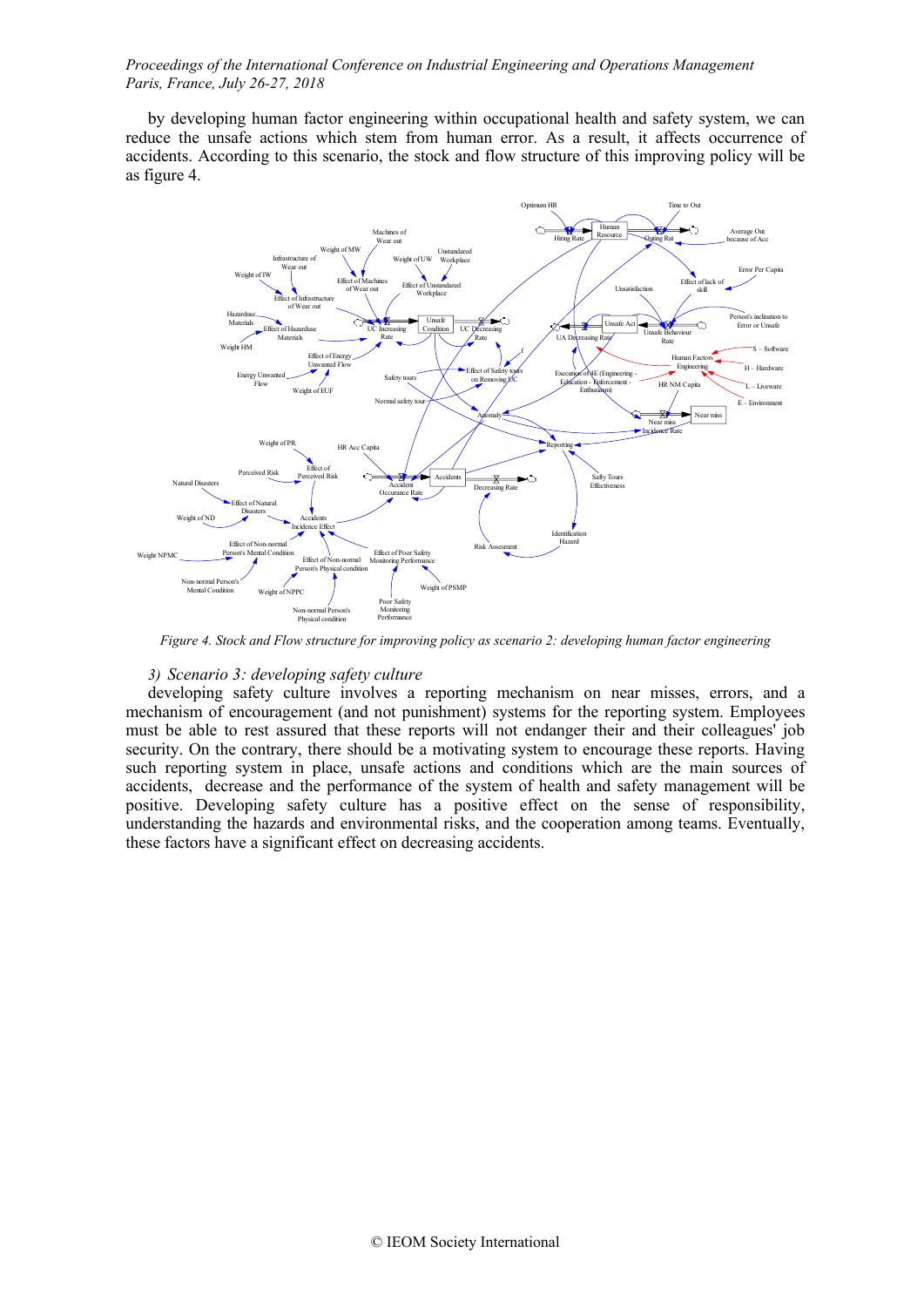

*Figure 5. Stock and Flow structure for improving policy as scenario 3: developing safety culture*

#### *4) Scenario 4: standardization of workplace*

standardization of workplace has an effect on unsafe conditions and it can reduce the number of unsafe conditions and decrease unsafe conditions results in fewer accidents. by comparing the trends of the aforementioned scenarios we can see that this variable (standardization of workplace) is positive and exogenous, and it leads to a reduction of unsafe conditions.



*Figure 6. Stock and Flow structure for improving policy as scenario 4: standardization of workplace*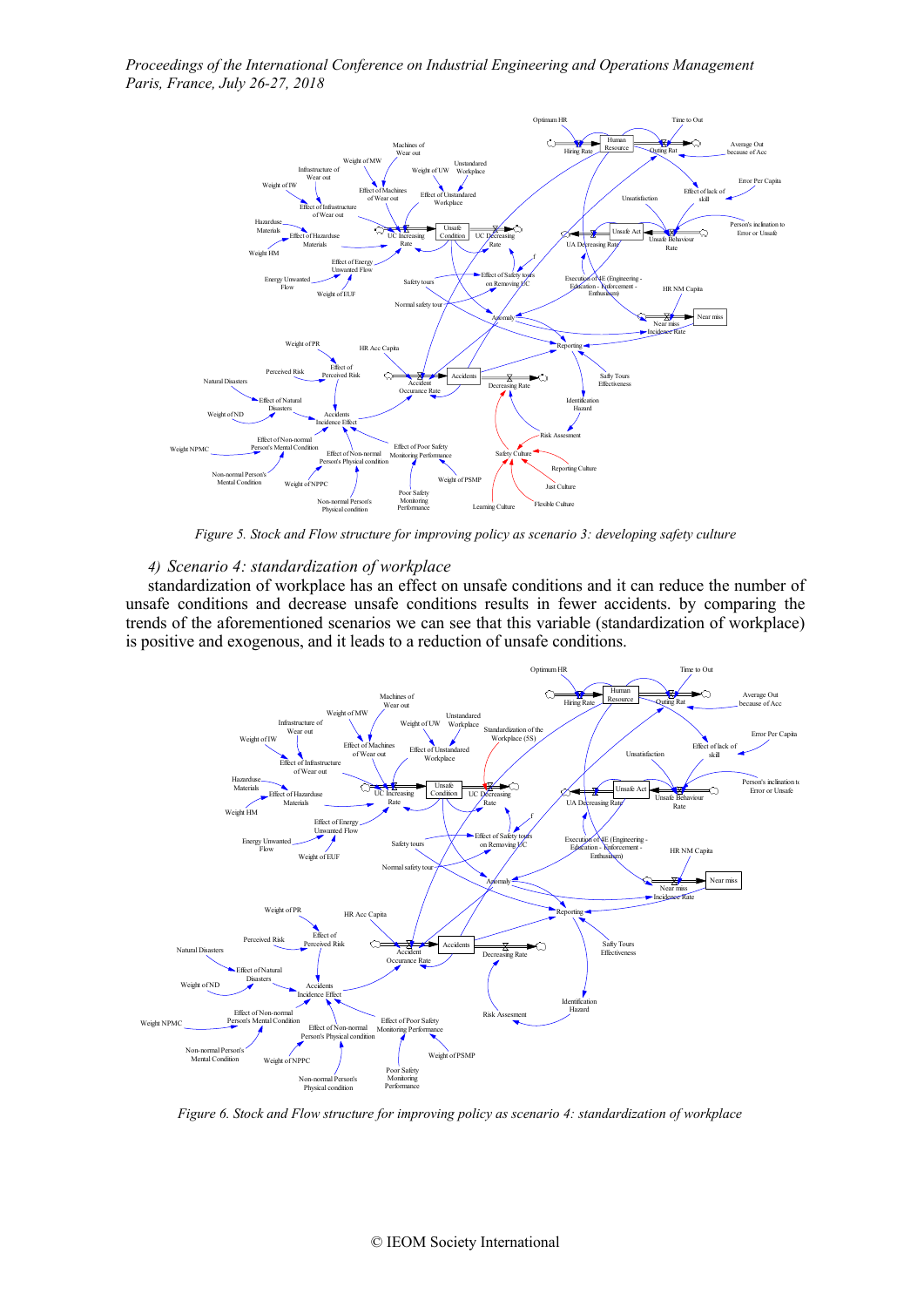#### **IV. RESULTS**

In the first scenario, the current situation continues and the key behavior of the model keeps its trend. That is, it is going to keep the ascending rate of accidents, due to unsafe actions and unsafe condition. In the second scenario by developing human factor engineering we can affect the unsafe actions and control them. Controlling this variable will result in fewer accidents. In the third scenario which is developing a safety culture, we can see that variable of accidents decreases. This scenario is the best-implemented scenario and the rate of reduction in accidents is more than when other scenarios are implemented. The fourth scenario is standardization of workplace and we can have an effect on unsafe condition and decrease it. Decreasing unsafe conditions leads to a reduction of accidents.



*Figure 4. The impact of implementing different scenarios on accidnets*

#### **V. CONCLUSION**

In this research, in order to develop occupational health and safety, we designed the structure and behavior of a system and analyzed the influential factors which affect increase or reduction of accidents. The structure of the system is used to identify its behavior, and its stock-flow model was proposed to describe its performance.

Afterward, four scenarios involving the proposed policies and methodologies were used to solve the problem and gather the results. The four scenarios are the First scenario: continuation of the current scenario, second scenario: developing human factor engineering, third scenario: developing a safety culture, and fourth scenario: standardization of workplace. In the following, results of implementing these scenarios are shown in Table 2.

Results of this research proved that if long-term results are of a priority then the order of the scenarios should be as follows: the first priority should be given to the third scenario (developing safety culture) and this can lead to a decrease in accidents with a descending trend. After that second scenario (human factor engineering) is the second effective scenario. In this scenario, accidents decrease but they still have a mild ascending trend. The last priority should be given to the fourth scenario (standardization of the workplace) which has less effect on decreasing accidents in comparison to the other two scenarios.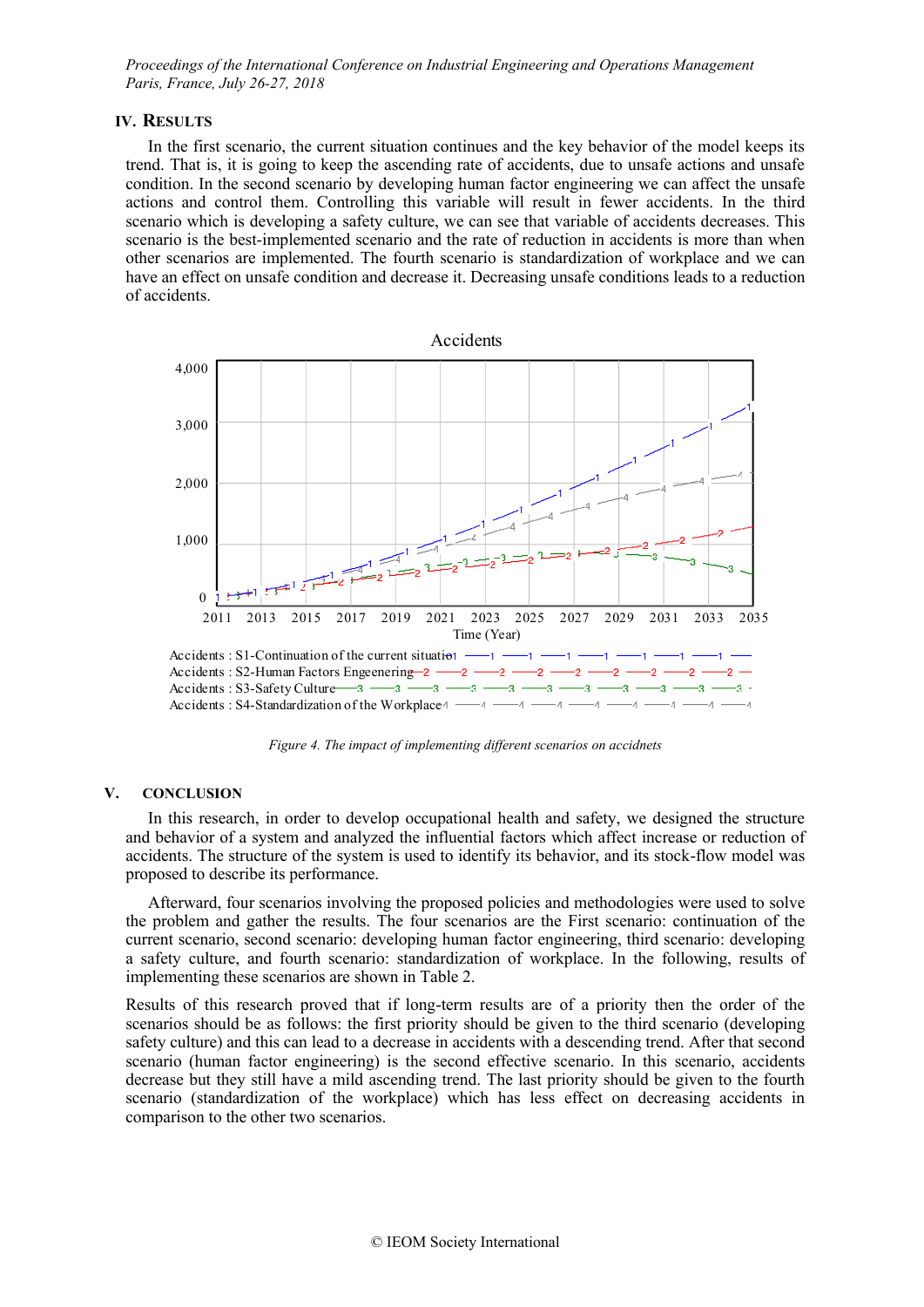## **Table 2-Summary of Scenario Results**

|                | <b>Scenario</b>                                           | <b>Description</b>                                                                                                                                                                       | <b>Results</b>                                                                                                                                                                                                                                                                                                                                                                                                                                                                                                                                                                                                                                                                                                                                                                                                             |
|----------------|-----------------------------------------------------------|------------------------------------------------------------------------------------------------------------------------------------------------------------------------------------------|----------------------------------------------------------------------------------------------------------------------------------------------------------------------------------------------------------------------------------------------------------------------------------------------------------------------------------------------------------------------------------------------------------------------------------------------------------------------------------------------------------------------------------------------------------------------------------------------------------------------------------------------------------------------------------------------------------------------------------------------------------------------------------------------------------------------------|
| S1             | <b>Continuation of</b><br>the Current<br><b>Situation</b> | In this scenario, accidents are<br>increasing<br>and<br>although<br>the<br>decreasing loops were in place,<br>they were weaker than increasing<br>loops.                                 | Despite the fact that in many organizations (in different industries)<br>several health and safety culture systems are employed, the best<br>way to select and implement a precocious approach is to integrate<br>necessities of human factor engineering into the present<br>occupational health and safety management systems. Investments<br>in this area can reduce the accidents but without a plan, the total<br>number of accidents cannot be reduced.                                                                                                                                                                                                                                                                                                                                                              |
| S <sub>2</sub> | <b>Human Factor</b><br><b>Engineering</b>                 | The number of unsafe actions was<br>decreased significantly but it still<br>has an ascending trend.                                                                                      | In this model, the moment this policy is implemented, its results<br>can be perceived and these preliminary results can affect the<br>number of unsafe actions. In the long term, this effect will get<br>stronger. Considering human factor engineering within safety<br>systems can protect the system from potentially harmful conditions,<br>and this will eventually reduce accidents.                                                                                                                                                                                                                                                                                                                                                                                                                                |
| S <sub>3</sub> | <b>Safety Culture</b>                                     | The number of accidents had a<br>higher decrease in comparison to<br>the other scenarios. It also has a<br>descending trend.                                                             | This scenario is the best scenario in the long term because the<br>number of accidents prevented is more than other scenarios. It also<br>has a descending trend. Strong safety culture in the organization<br>can be a determining factor in decreasing accidents for the human<br>factor in any company. Managerial factors and the position of<br>safety department within the structure of organizations have a<br>significant role in implementing safety culture. This can lead to a<br>fewer number of accidents for the personnel. However, having a<br>traditional approach to safety, which is mainly based on<br>passiveness, still reigns in organizations and unless an accident<br>happens, no action is made to remedy it. Taking safety culture into<br>account can help us solve the problem in question. |
| <b>S4</b>      | <b>Standardization</b><br>of Workplace                    | This<br>significantly<br>scenario<br>decreases the number of unsafe<br>conditions but in comparison to<br>the other two scenarios, it has a<br>weaker effect on decreasing<br>accidents. | This scenario targets unsafe condition and by decreasing this<br>variable, accidents are decreased. Adding this scenario to the other<br>two scenarios does not make noticeable changes.                                                                                                                                                                                                                                                                                                                                                                                                                                                                                                                                                                                                                                   |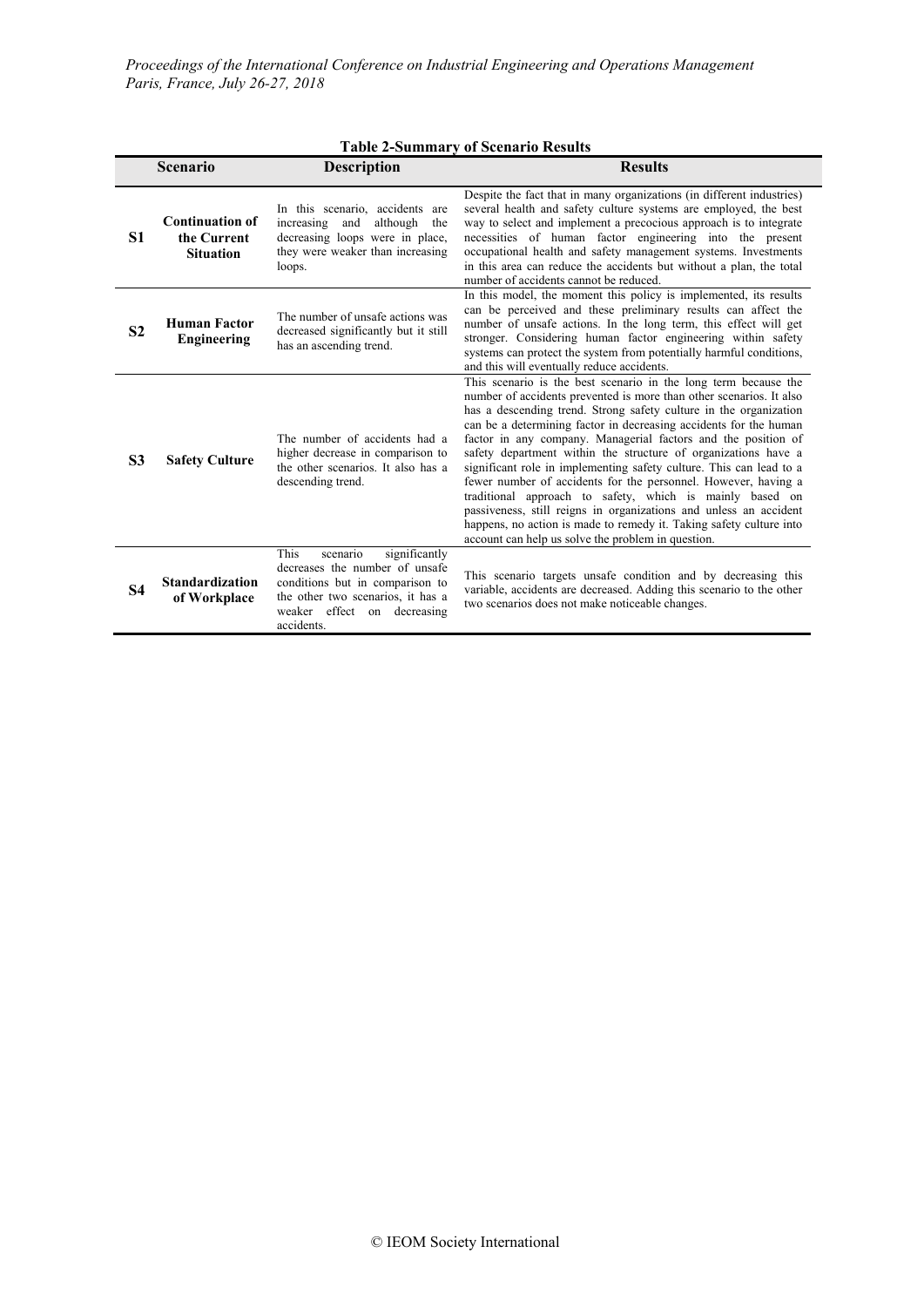## **REFERENCES**

- 1. Brauer, R.L., *Safety and health for engineers*. 2016: John Wiley & Sons.
- 2. Geneva, I., *ILO-OSH 2001 Guidelines on Occupational Safety and ILO, ILO Guidelines on Occupational Safety and Health Management Systems.* ILO-OSH, 2001. **13**.
- 3. Leva, A., et al., *System dynamics models to teach occupational safety and health.* Governing Business Systems. Theories and Challenges for Systems Thinking in Practice, 2016: p. 100.
- 4. Safety, O. and H. Administration, *About OSHA*. 2001.
- 5. Nasirzadeh, F., A. Afshar, and M. Khanzadi, *System dynamics approach for construction risk analysis.* international journal of civil engineering, 2008. **6**(2): p. 120-131.
- 6. Azizi, B.L., M. Bastan, and A.M. Ahamdvand. *Occupational Health and Safety Management System Development: A Qualitative System Dynamics Approach*. in *The 13th International Conference on Industrial Engineering (IIEC 2017)*. 2017. Babolsar, Iran: Mazandaran University of Science and Technology.
- 7. Han, S., S. Lee, and F. Peña-Mora. *System dynamics modeling of a safety culture based on resilience engineering*. in *Construction Research Congress 2010: Innovation for Reshaping Construction Practice*. 2010.
- 8. Cooper Ph. D, M., *Towards a model of safety culture.* Safety science, 2000. **36**(2): p. 111-136.
- 9. Weber, L., *International Civil Aviation Organization (ICAO)*. 2012: Kluwer Law International.
- 10. Bastan, M., et al. *Revenue Structure of Mobile Banking: A System Dynamics Model*. in *International Symposium on Industrial Engineering and Operations Management (IEOM)* 2017. Bristol, UK: IEEE.
- 11. Bastan, M., et al., *Sustainable development of agriculture: a system dynamics model.* Kybernetes, 2018. **47**(1): p. 142-162.
- 12. Abniki, H., et al. *Impacts of Safety Performance and Culture on Work-Related Accidents: A System Dynamics Model*. in *7th International conference of Industrial Engineering and Operations Management (IEOM 2017)*. 2017. Rabat, Morocco: IEOM Society.
- 13. Basan, M. and E. Zadfalah. *Traffic Impact on Public Health: An Analysis with System Dynamics Approach*. in *The 1st International Conference on Industrial Engineering, Management and Accounting*. 2016. Tehran, Iran: University of Applied Science and Technology.
- 14. Bastan, M. and L. Azizi Baraftabi. *The effect of HSE programs on time and cost of construction projects: An analysis based on System Dynamics methodology*. in *The 1st International Conference on Industrial Engineering, Management and Accounting, Tehran, Iran*. 2016. University of Applied Science and Technology.
- 15. Bastan, M. and F. Soltani Khamsehpour. *System Analysis of user satisfaction in healthcare services with system dynamics methodology*. in *The 1st International Conference on Industrial Engineering, Management and Accounting*. 2016. Tehran, Iran: University of Applied Science and Technology.
- 16. Tabarzan, T., M. Bastan, and A. Ahamdvand. *The Model of Chronic Cardiovascular Diseases Growth and Effective Control Costs Management: A qualitative System Dynamics Approach*. in *The 13th International Conference on Industrial Engineering (IIEC2017)*. 2017. Babolsar, Iran: Mazandaran University of Science and Technology.
- 17. Zadfallah, E., M. Bastan, and A.M. Ahmadvand. *A Qualitative System Dynamics Approach to Clinical Risk Management*. in *The 13th International Conference on Industrial Engineering (IIEC 2017)*. 2017. Babolsar, Iran: Mazandaran University of Science and Technology.
- 18. Akbarpour, H., et al. *Investigation on short-term inflation rate in Iran using artificial neural network*. in *The First National Conference on Development in Monetary and Banking Management*  2014. Tehran, Iran.
- 19. Ahmadvand, A.M., et al., *Analysis of Tehran Construction and Demolition Waste Management with System Dynamics Approach.* Asian Journal of Research in Business Economics and Management, 2014. **4**(8): p. 234-242.
- 20. Mokhtari, H., A. Salmasnia, and M. Bastan, *Three Dimensional Time, Cost and Quality Tradeoff Optimization in Project Decision Making.* Advanced Materials Research, 2012. **433**: p. 5746-5752.
- 21. Tabandeh, M.R. and M. Bastan, *Customers classification according to the grey-based decisionmaking approach and its application to bank queue systems.* Asian Journal of Research in Banking and Finance, 2014. **4**(7): p. 349-372.
- 22. Abbasi, E., M. Bastan, and A.M. Ahmadvand. *A system dynamics model for mobile banking adoption*. in *The 12th International Conference on Industrial Engineering (IIEC2016)*. 2016. Tehran, Iran: IEEE.
- 23. Bastan, M., F. Abdollahi, and K. Shokoufi, *Analysis of Iran's Dust Emission with System Dynamics Methodology.* Technical Journal of Engineering and applied sciences, 2013. **3**(24): p. 3515-3524.